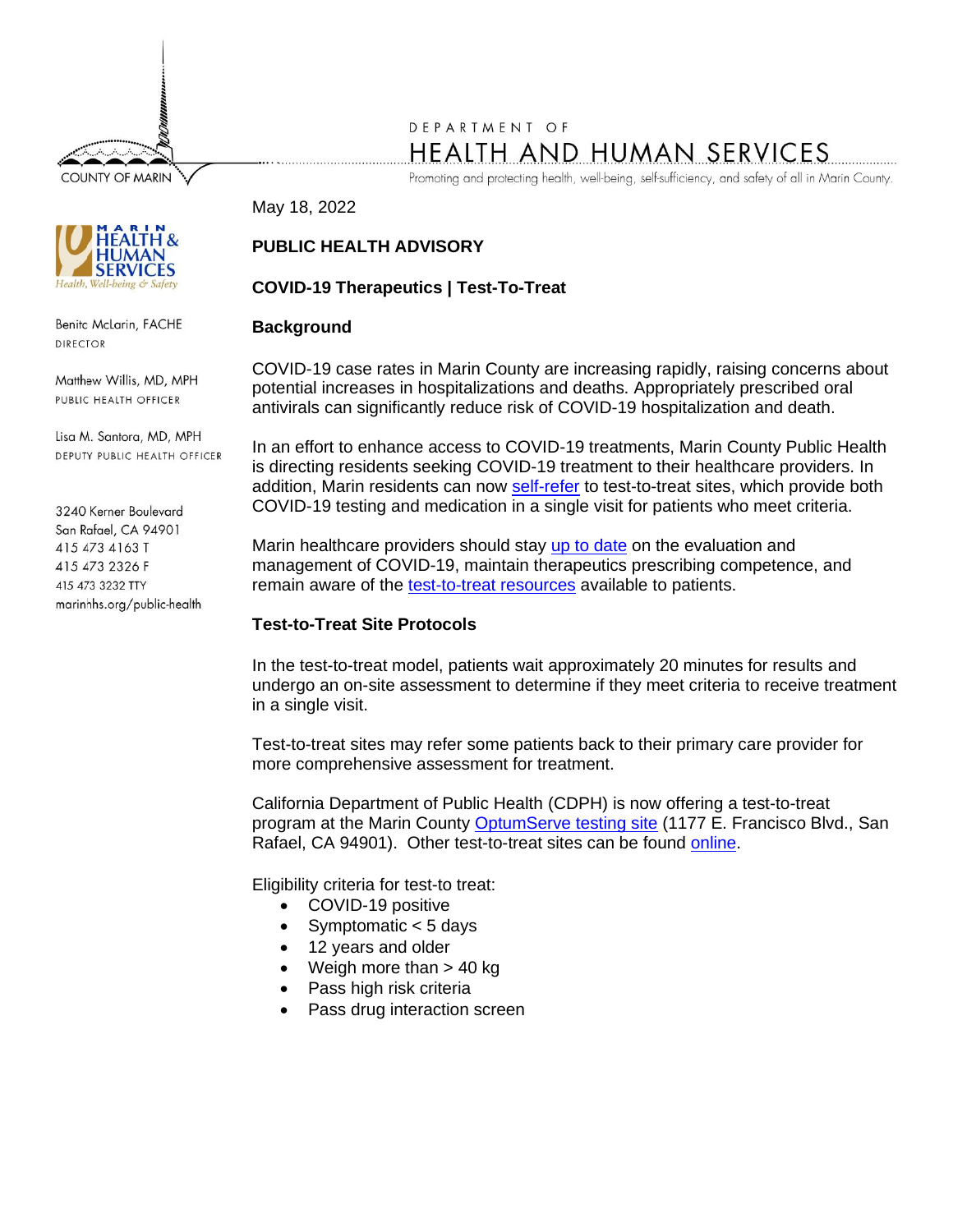

The following patients will be referred by state test-to-treat sites to their primary care provider for evaluation:

- Asymptomatic patients with a positive antigen test
- Positive patients at low risk for severe illness
- Higher risk patients who do not pass the drug interaction screen

#### **Actions Requested of Providers:**

Prescribers should take the following steps when considering oral antiviral treatment:

- 1. Review the FACT SHEET FOR HEALTHCARE PROVIDERS: EMERGENCY [USE AUTHORIZATION FOR PAXLOVID.](https://www.fda.gov/media/155050/download)
- 2. See self-referred patients and patients referred from test-to-treat sites as soon as possible (no later than 5 days of symptom onset). Review their patient's medication list, discuss the risks and benefits of treatment, and discuss modified dosing (including hepatic / renal dosing; holding or reducing dose of concomitant medication while anti-viral treatment is administered).
- 3. Confirm that patient has an active COVID-19 infection with a positive rapid antigen or molecular test prior to treatment.
- 4. Review eligibility criteria, adverse reactions, and drug interactions with patients. Consultation with a clinical pharmacist and the Liverpool COVID-19 [Drug Interactions website](https://www.covid19-druginteractions.org/) should be considered.
- 5. Refer patients who require emergency care due to severity of symptoms to the emergency room for evaluation.